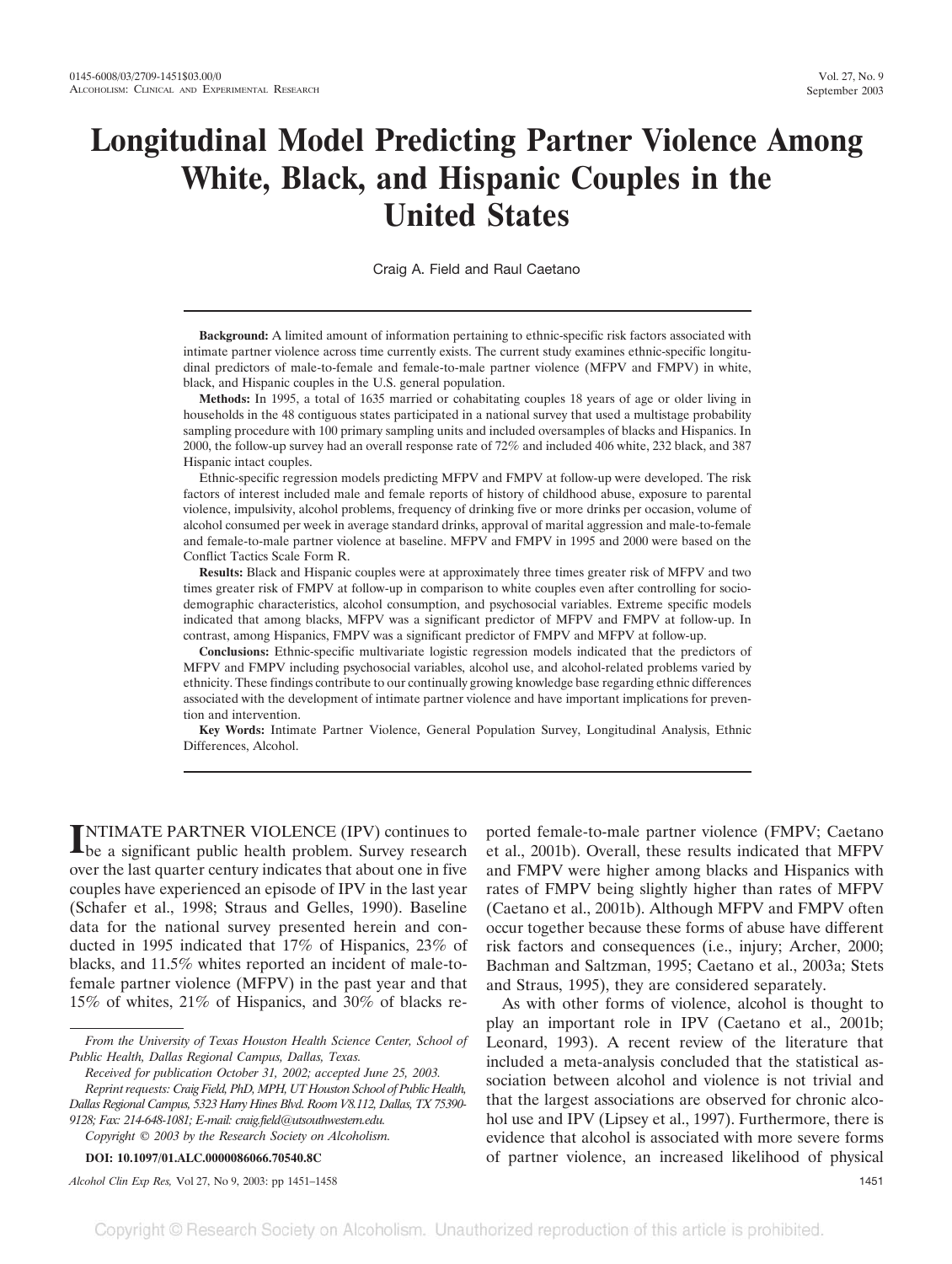injuries, and more chronic IPV (Brecklin, 2002; Kyriacou et al., 1999; Leonard and Quigley, 1999; Quigley and Leonard, 1999, 2000).

An overview of studies examining alcohol consumption at the time when IPV took place indicated that men were drinking in about 45% of the events (range across all studies is 6–57%) and women were drinking in about 20% of the events (range 10–27%; Roizen, 1993). In addition, numerous studies based on clinical samples of battered wives and alcoholics have reported on the role of alcohol use during the violent event on the part of the perpetrator (Amaro et al., 1990; Murphy et al., 2001). In the National Family Violence Survey, the rate of MFPV was about three times higher among frequent binge drinkers than it was among men who abstained from alcohol (Kantor and Straus, 1987). Analyses of community samples also have shown a strong and positive association between drinking, alcohol problems, and IPV (Leonard and Quigley, 1999; Leonard and Senchak, 1993). Caetano et al. (2001b) reported that rates of MFPV were higher among men who had five or more drinks on occasion at least once a week than among abstainers and other drinkers. Black women who drank five or more drinks on occasion at least once a week were also twice as likely to report FMPV than those who did not report this type of drinking pattern. Baseline results from the survey analyzed in this article also indicated that after controlling for alcohol consumption as measured by the number of drinks consumed per week, alcohol-related problems were associated with partner violence, particularly among black couples (Cunradi et al., 1999). Caetano et al. (2001a) reported that female and male alcohol dependence predicted FMPV among black couples only. Cunradi et al. (2000) found that FMPV was associated with female alcohol-related problems among white couples and both female and male alcohol-related problems among black couples, but neither were significant among Hispanic couples. Thus, although alcohol use and its associated problems are clearly related to MFPV and FMPV, this relationship is complex and varies across ethnic groups.

Cross-sectional results of baseline data from 1995 indicated that blacks and Hispanics were at increased risk of MFPV and FMPV (Caetano et al., 2000a). When socioeconomic characteristics, alcohol use, and history of victimization were controlled for, these differences remained statistically significant for FMPV, but not for MFPV, and only among black couples (Caetano et al., 2000a). In general, ethnic-specific multivariate logistic regression models that used cross-sectional data at baseline also indicated that the predictors of MFPV and FMPV such as psychosocial variables, alcohol use, and alcohol-related problems varied by ethnicity (Caetano et al., 2000a, 2001a; Cunradi et al.,1999). Few studies have examined the nature of IPV and its associated risk factors among white, black, and Hispanic couples across time in the general population. However, Jasinski (2001) recently published a longitudinal study regarding the initiation, cessation, and persistence of intimate partner violence that included examination of ethnic differences. Jasinski's (2001) findings also suggest that different patterns of risk factors for MFPV emerge for each ethnic group. Recent longitudinal findings from the data that this article is based on also suggest that the course and predictors of incidence,remission and recurrence of IPV vary by ethnicity. For example, multivariate results indicate that black and Hispanic couples were 3.5 and 2 time more likely, respectively, than white couples to report IPV at baseline and follow-up. (Caetano R, Field CA, Ramisetty-Mikler S, McGrath C, Nelson S The five-year course of intimate partner violence among white, black and Hispanic couples in the U.S. J Interpers Violence, submitted.) These prior studies highlight the importance of considering ethnic differences in the examination of IPV across time and its associated risk factors.

This article examines the longitudinal predictors of MFPV and FMPV in white, black, and Hispanic couples in the U.S. general population. The outcome of interest is MFPV or FMPV at follow-up, and the predictors are previously identified and theoretically informed risk factors for IPV at baseline, including ethnicity, socioeconomic characteristics, history of childhood abuse and exposure to parental violence, alcohol use, and its associated problems. Drawing on previous findings, we anticipated that rates of FMPV would closely approximate rates of MFPV as measured by the Conflict Tactics Scale Form R (Straus, 1990) and that these rates would vary across ethnicity, with blacks and Hispanics having higher rates of both types of partner violence. Furthermore, we hypothesized that MFPV and FMPV at baseline would be predictive of MFPV and FMPV at follow-up, particularly among minority ethnic groups who evidence higher rates of prevalence, incidence, and stability along with lower rates of remission (Caetano R, Field CA, Ramisetty-Mikler S, McGrath C, Nelson S The five-year course of intimate partner violence among white, black and Hispanic couples in the U.S. J Interpers Violence, submitted). In addition, based on cross-sectional findings, we hypothesized that alcohol use and its associated problems at baseline would be associated with MFPV and FMPV at follow-up. Finally, ethnic differences in the risk factors associated with MFPV and FMPV at follow-up were anticipated.

## METHODS

## *Data Collection*

The Committee for the Protection of Human Subjects of the University of Texas Houston Health Science Center approved this study. All subjects interviewed signed a written informed consent before being interviewed. In both 1995 and 2000, face-to-face interviews were conducted in respondents' homes with standardized questionnaires. Members of the couple were interviewed separately. This methodology increases the likelihood of accurately identifying cases of MFPV and FMPV by relying on both partners' reports (Caetano et al., 2002; Schafer et al., 1998, 2003; Szinovacz and Egley, 1995).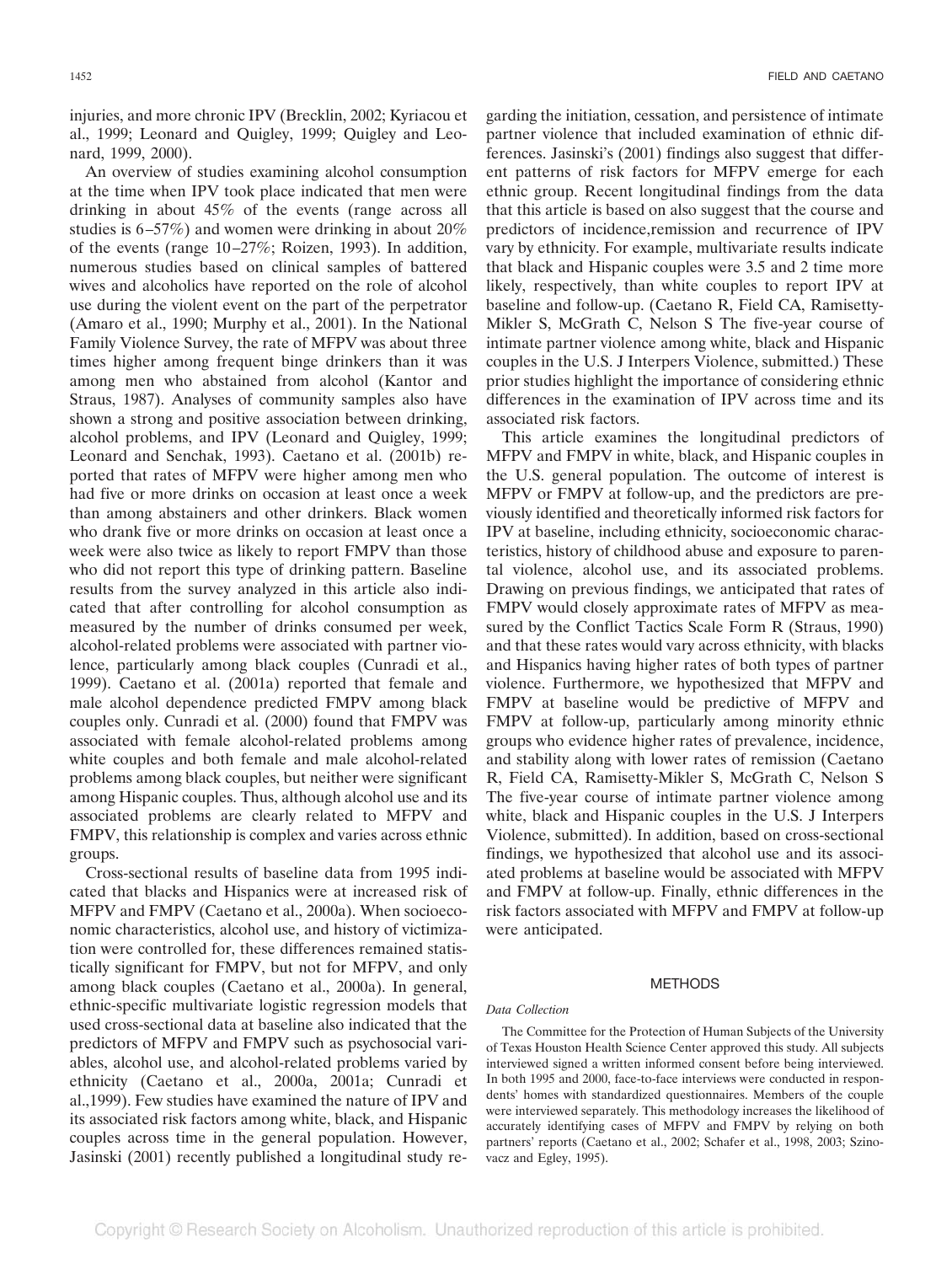#### *Sample*

In 1995, at the time of the first interview, subjects in this study constituted a multistage random probability sample representative of married and cohabiting couples in the 48 contiguous United States. At that time, a total of 1925 eligible couples (3850 individuals) 18 years of age and older were randomly selected for participation in the study. Of those selected for participation, 1635 couples (3270 individuals) completed the interview for a response rate of 85%. Included in the sample were oversamples of black and Hispanic couples. In 2000, the 1635 couples previously interviewed were contacted again to participate in the 5 year follow-up. At follow-up, both members of 15 couples were either dead or incapacitated, leaving 1620 couples to be reinterviewed. Interviews were successfully completed with 1392 couples, or 72% of the 1925 couples from the 1995 original eligible sample (or 85% of the couples actually interviewed in 1995). Among these 1392 couples, 1136 couples were still married or cohabiting with the same partner they had during the baseline survey. The present analysis is limited to these couples. Because the aim of this article is to examine predictors of MFPV and FMPV among white, black, and Hispanic couples, this analysis was confined to those couples in which both respondents identified themselves as belonging to these ethnic groups in both 1995 and 2000. The sample under analysis includes 406 white, 232 black, and 387 Hispanic couples.

#### *Nonresponse Analysis*

A multivariate logistic regression was conducted to identify factors associated with nonresponse (Caetano et al., 2003b). Logistic regression indicated that among men, those who were 18 to 29 years of age at baseline were more likely than those who were 50 years of age or older to be lost to follow-up. Unemployed men at baseline were also more likely than employed men to be lost to follow up. Women 40 to 49 years of age were two times more likely than women 50 years of age or older to be lost to follow-up. Also, women who reported being victimized by violence during their childhood were less likely to be among nonrespondents compared with those who were not victimized. The regression model accounted for only 5% of the variance in the response status variable.

#### *Measurements*

*Male-to-Female and Female-to-Male Partner Violence.* Participants were asked about the occurrence of violence-related items that they may have perpetrated against their partners or that their partners may have perpetrated against them during the last year. The violence items were based on the Conflict Tactics Scale, Form R (Straus, 1990) and covered the following events (12 months): threw something; pushed, grabbed, or shoved; slapped; kicked, bit, or hit; hit or tried to hit with something; beat up; choked; burned or scalded; forced sex; threatened with a knife or gun; used a knife or gun.

*Childhood Physical Abuse.* Respondents were asked whether they had experienced any of the following acts at the hands of their parent or caregiver during their childhood or adolescence: hit with something; beaten up; choked, burned, or scalded; threatened with a knife or gun; had a knife or gun used against them. A three-category variable was created dividing respondents into those who had had no such experiences, those who had been hit with something, and those who had experienced more severe forms of violence. Those reporting no history of childhood violence served as the reference group.

*Exposure to Parental Violence.* Respondents were asked whether during their childhood or adolescence they had observed their parents or the persons who raised them threaten one another with physical violence or actually be physically violent with one another. On the basis of their response, individuals were categorized into two groups: never observed violence or threat of violence and observed threat of violence or observed physical violence.

*Impulsivity.* Respondents were asked to rate their behavior by responding to the following three items on a 4 point Likert scale: (1) I often act on the spur of the moment without stopping to think; (2) you might say I act

*Alcohol Variables.* The respondent's frequency of drinking over the 12 month period before the survey was coded into nine categories ranging from never to every day or nearly every day. Quantity of consumption was assessed by asking for number of drinks the respondent drank—5 to 7, 8 to 11, and 12 or more drinks—in any combination of wine, beer, liquor, or drinks containing liquor of any kind. A drink was defined as 1 oz of spirits, a 4 oz glass of wine, or a 12 oz can of beer. Based on this information, two alcohol consumption frequency and quantity variables were computed including weekly alcohol consumption and frequency of consuming five or more alcoholic beverages per occasion.

*Weekly Alcohol Consumption.* The average number of drinks consumed weekly was assessed by combining the self-reported frequency and quantity of drinking wine, beer, and spirits in the past year. This weekly alcohol consumption variable was included in the model as a continuous independent variable. For purposes of data interpretation, the risk associated with drinking five standard drinks of alcohol per week is reported in the ethnic-specific multivariate analyses predicting partner violence.

*Frequency of Consuming Five or More Drinks Per Occasion.* This information on quantity and frequency of drinking wine, beer, and liquor was combined and used to estimate the frequency of consuming five or more drinks as less than once a month and once a month or more or, alternatively, not in past year/abstainers (reference group).

*Alcohol Problems.* Respondents were asked about 11 alcohol dependence symptoms and 12 drinking-related social consequences. These 23 items address 12 specific problem areas: salience of drinking, impaired control, withdrawal, relief drinking, tolerance, binge drinking, belligerence, accidents, health-related problems, work-related problems, financial problems, and problems with police. Due to survey time constraints, frequency data were not collected. As a result of the skewed distribution of the variable in the sample, respondents were divided into two groups: those who reported any problem in the past 12 months and those who did not report any problems.

*Approval of Marital Aggression.* Respondents were asked to rate their approval on a 4 point Likert scale to the following items: (1) a husband is acting in a verbally aggressive or abusive way toward his wife; (2) a wife is acting in a verbally aggressive or abusive way toward her husband; (3) a husband is behaving in a physically violent way to his wife; (4) a wife is behaving in a physically violent way to her husband. Due to high correlation between those individuals approving of verbal and physical abuse, these categories were combined. Responses to these four items were dichotomized, and the reference group constituted couples in which both members indicated that they always disapproved of the husband or wife being verbally or physically aggressive.

#### *Sociodemographic Characteristics*

*Ethnicity.* Respondents who identified themselves as "black of Hispanic origin (Latino, Mexican, Central or South American, or any other Hispanic origin)" and "white of Hispanic origin (Latino, Mexican, Central or South American or any other Hispanic origin)" were classified as Hispanic. Respondents who selected "black, not of Hispanic origin" were classified as black. And respondents who selected "white, not of Hispanic origin" were classified as white.

*Age.* The age of respondents was measured continuously in years.

*Education.* Each respondent was asked about the highest grade or year in school that he or she completed. Respondents were categorized into four categories including (1) less than high school graduate; (2) high school graduate; (3) some college; and (4) college graduate.

*Income.* Respondents were asked to identify the category into which their total pretax household income fell: (1) \$4,000 or less; (2) \$4,001 to \$6,000; (3) \$6,001 to \$8,000; (4) \$8,001 to \$10,000; (5) \$10,001 to \$15,000; (6) \$15,001 to \$20,000; (7) \$20,001 to \$30,000; (8) \$30,001 to \$40,000; (9) \$40,001 to \$60,000; (10) \$60,001 to \$80,000; (11) \$80,001 to \$100,000; and (12) more than \$100,000. On the basis of the responses, the 12 income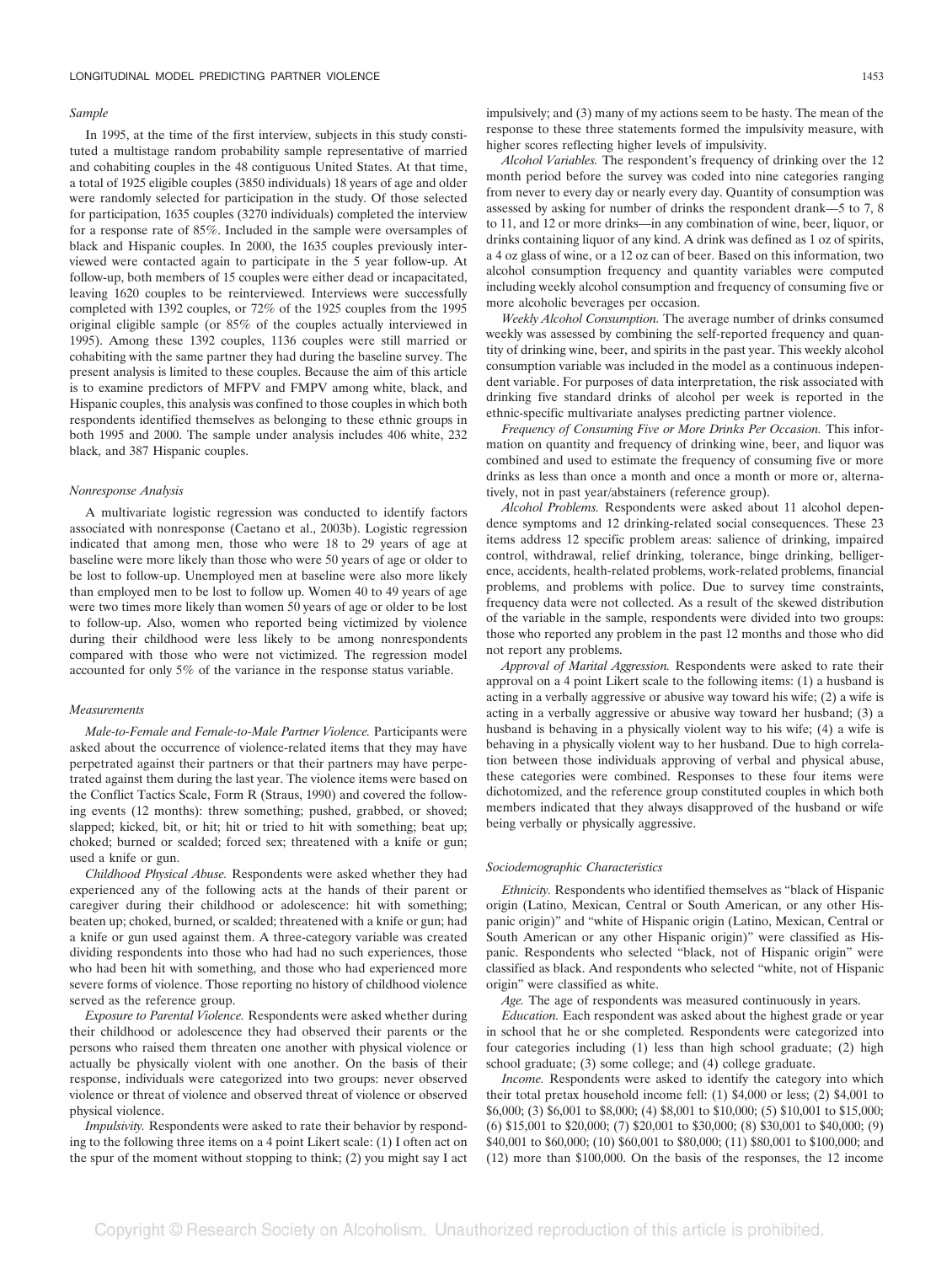categories were collapsed into five categories: equal to or less than \$10,000; \$10,001 to \$20,000; \$20,001 to \$30,000; \$30,001 to \$40,000; and greater than \$40,000. Income was treated as a categorical variable, with the final income category (greater than \$40,000) as the reference group.

#### *Data Analysis*

Analyses were conducted on data weighted to correct for probability of selection into the sample and nonresponse rates. In addition, a poststratification weight was calculated to adjust the sample to known population distributions on certain demographic variables (ethnicity of the household informant, metropolitan status, and region of the country). To correct for clustering effects resulting from the multicluster sample design, statistical analyses were performed with SUDAAN (Research Triangle Institute, 1996). Bivariate analyses of the risk factors and outcome of interest by ethnicity were conducted. Logistic regression models were developed with procedures outlined by Hosmer and Lemeshow (1989) using a *p* value of 0.25 as the cutoff for inclusion. The outcome variables of interest for the longitudinal logistic regression models were male-to-female and femaleto-male partner violence at 5 year follow-up. The risk factors of interest included male and female reports of history of childhood abuse, exposure to parental violence, impulsivity, alcohol problems, frequency of drinking five or more drinks per occasion, volume of alcohol consumed per week per five standard drinks, approval of marital aggression, and male-tofemale and female-to-male partner violence at baseline in 1995. Logistic regression models also controlled for the effects of male and female age, education, and couple income. First, logistic regression models of couples from all ethnic groups together were conducted. The main purpose of this regression analysis was to assess whether ethnicity was a significant predictor of MFPV and FMPV at follow-up while controlling for sociodemographic characteristics and other predetermined risk factors at baseline. As a result of ethnicity being a significant predictor in this general model, ethnic-specific logistic regression models were developed. The odds ratio and associated 95% confidence interval for the risk factors at baseline are presented for each of the ethnic-specific logistic regression models predicting MFPV and FMPV at follow-up.

# **RESULTS**

# *Prevalence of Risk Factors and Outcome in Whites, Blacks, and Hispanics*

Less severe childhood abuse is less frequent among Hispanics but severe childhood abuse, among both males and a female, is more common among Hispanics (Table 1). When both indicators of childhood physical abuse are considered, blacks have higher rates of childhood physical abuse. Exposure to parental violence is slightly higher among blacks and Hispanics. Alcohol problems in the last year and drinking five or more drinks per occasion are twice as high in male Hispanics. Alcohol consumption was lower among females than males and lowest for Hispanic females. In addition, white females were significantly less likely to approve of marital aggression. Finally, similar to baseline rates, MFPV and FMPV were higher among blacks and Hispanics and FMPV was slightly higher than MFPV except for Hispanics in whom there were slightly lower rates of FMPV than MFPV at follow-up.

# *Longitudinal Model of Partner Violence*

Multivariate predictors of MFPV and FMPV in the entire sample, considering whites, blacks, and Hispanic cou**Table 1.** Prevalence of Risk Factors and Outcome in Whites, Blacks, and **Hispanics** 

|                                      | Whites<br>(406) | <b>Blacks</b><br>(232) | <b>Hispanics</b><br>(387) |
|--------------------------------------|-----------------|------------------------|---------------------------|
| Male childhood physical abuse*       |                 |                        |                           |
| Hit with something                   | 61.6            | 66.6                   | 40.1                      |
| Severe childhood physical abuse      | 3.9             | 9.8                    | 23.9                      |
| Female childhood physical abuse*     |                 |                        |                           |
| Hit with something                   | 44.0            | 50.9                   | 35.8                      |
| Severe childhood physical abuse      | 6.7             | 4.9                    | 15.1                      |
| Exposure to parental violence        |                 |                        |                           |
| Male*                                | 24.6            | 38.0                   | 38.9                      |
| Female*                              | 22.6            | 31.3                   | 32.2                      |
| Impulsivity**                        |                 |                        |                           |
| Male                                 | 0.8(0.7)        | 0.7(0.7)               | 0.7(0.8)                  |
| Female                               | 0.7(0.7)        | 0.7(0.8)               | 0.7(0.8)                  |
| Alcohol problems                     |                 |                        |                           |
| Male*                                | 9.4             | 10.8                   | 21.9                      |
| Female                               | 6.3             | 7.4                    | 5.0                       |
| Five or more drinks per occasion     |                 |                        |                           |
| Male*                                | 36.9            | 30.8                   | 47.5                      |
| Female                               | 26.4            | 24.0                   | 28.9                      |
| Number of standard drinks per week** |                 |                        |                           |
| Male                                 | 6.9(15.8)       | 5.8(16.8)              | 5.9 (17.4)                |
| Female*                              | 2.1(6.8)        | 2.6(7.7)               | 0.7(3.0)                  |
| Approval of marital aggression       |                 |                        |                           |
| Male                                 | 12.2            | 15.1                   | 16.0                      |
| Female*                              | 4.5             | 10.0                   | 8.0                       |
| Intimate partner violence in 1995    |                 |                        |                           |
| Male-to-Female*                      | 11.0            | 17.7                   | 16.9                      |
| Female-to-Male*                      | 13.1            | 24.0                   | 20.8                      |
| Intimate partner violence in 2000    |                 |                        |                           |
| Male-to-Female*                      | 7.8             | 19.9                   | 20.6                      |
| Female-to-Male*                      | 9.8             | 22.2                   | 19.5                      |

 $* p < 0.05$ ;  $**$  mean (standard deviation).

ples together, were examined first. The results indicated that ethnicity was a significant predictor of MFPV and FMPV. Compared with white couples, black couples were three times more likely to engage in MFPV (odds ratio  $[OR] = 3.0, 95\%$  confidence interval  $[CI] = 1.5-5.9$  and two times more likely to engage in FMPV (OR  $= 2.2, 95\%$ )  $CI = 1.1-4.5$ . Hispanic couples were almost three times more likely to engage in MFPV (OR  $= 2.9, 95\%$  CI  $=$ 1.4–5.9) and two times more likely to engage in FMPV (OR = 2.1, 95% CI = 1.2–3.7) in comparison to white couples. This finding indicates that ethnicity is a predictor of IPV longitudinally. Therefore, ethnic-specific longitudinal models were developed to predict MFPV and FMPV among white, black, and Hispanic couples to assess potential interaction effects between independent variables and ethnicity (Table 2 and 3).

## *Ethnic-Specific Longitudinal Model of Partner Violence*

A stable model for predicting MFPV at follow-up among white couples could not be fit using MFPV and FMPV as predictors at baseline. Coefficients became unstable with these variables in the model probably because of cells with zero observations. Therefore, Table 2 presents data for blacks and Hispanics only. However, a stable model to predict MFPV at follow-up among whites was developed by using IPV at baseline (i.e., either MFPV or FMPV at baseline). This analysis indicated that IPV at baseline was a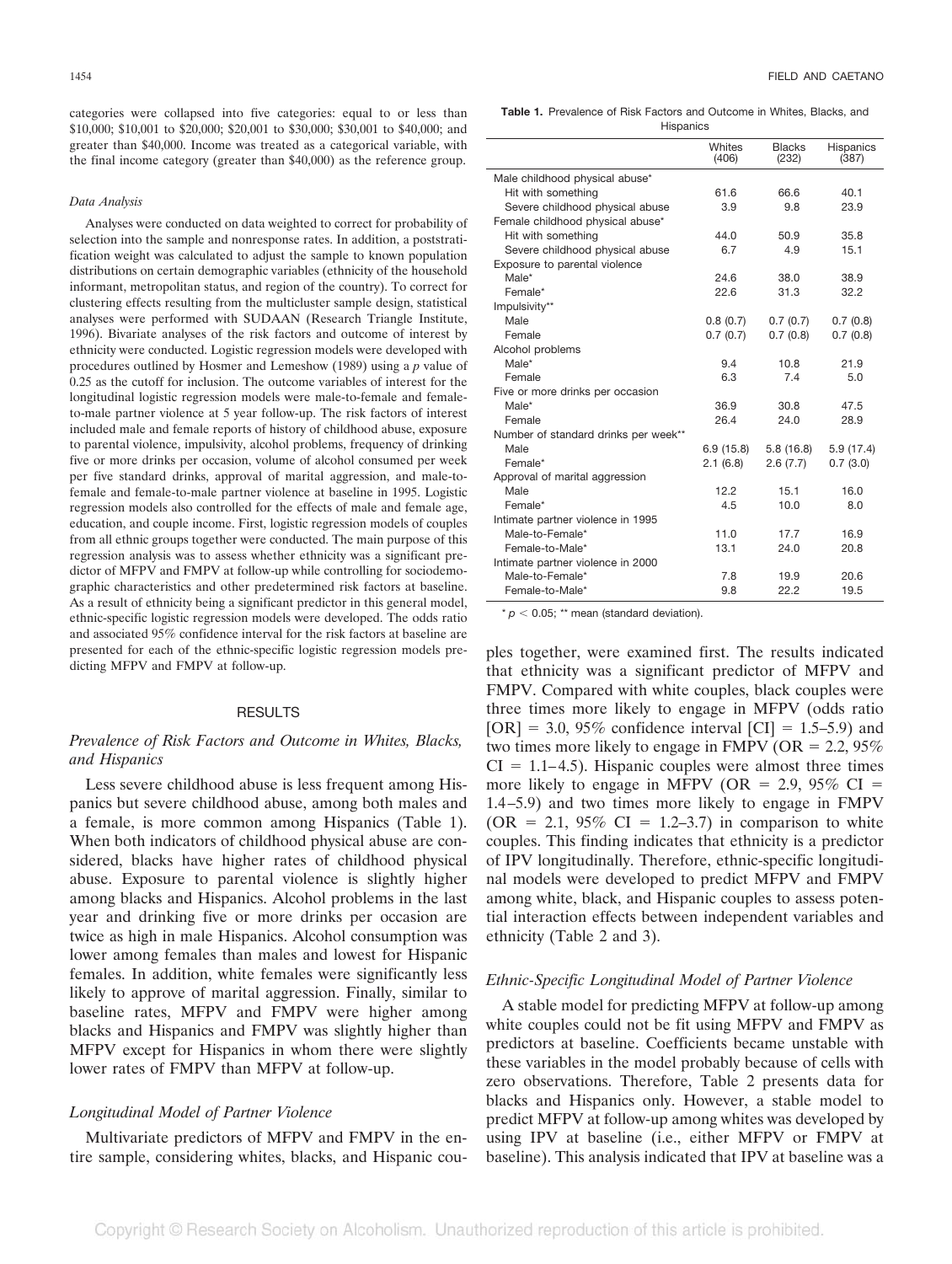| <b>Table 2. Ethnic-Specific Logistic Regression Models Predicting Male-to-</b> |  |
|--------------------------------------------------------------------------------|--|
| Female Partner Violence                                                        |  |

|                                   | <b>Blacks</b>          | Hispanics            |
|-----------------------------------|------------------------|----------------------|
| Male childhood abuse              |                        |                      |
| Hit with something                |                        | $0.7(0.3 - 1.6)$     |
| Severe childhood physical         |                        | $0.8(0.3 - 2.6)$     |
| abuse                             |                        |                      |
| Female childhood abuse            |                        |                      |
| Hit with something                |                        | $2.0(0.9 - 4.4)$     |
| Severe childhood physical         |                        | $2.8(0.9 - 8.7)$     |
| abuse                             |                        |                      |
| Exposure to parental violence     |                        |                      |
| Male                              | $1.1(0.3 - 4.5)$       | $1.9(0.8 - 4.3)$     |
| Female                            | $1.1(0.3-4.4)$         | $0.8(0.3 - 2.1)$     |
| Impulsivity                       |                        |                      |
| Male                              | $3.5(1.4 - 8.7)^*$     | $1.7(1.2 - 2.3)^{*}$ |
| Female                            |                        | $1.3(0.9 - 2.0)$     |
| Alcohol problems                  |                        |                      |
| Male                              | $4.0(0.6 - 25.6)$      | $1.1(0.4 - 3.2)$     |
| Female                            | $7.5(1.4-39.6)^{*}$    | $1.8(0.3 - 9.9)$     |
| Five or More drinks per occasion  |                        |                      |
| Male                              | $0.9(0.2 - 3.1)$       | $1.0(0.5 - 2.2)$     |
| Female                            | $1.7(0.3 - 8.0)$       | $0.8(0.3 - 2.0)$     |
| Weekly alcohol consumption**      |                        |                      |
| Male                              | $1.0(0.8-1.2)$         | $1.0(0.9-1.2)$       |
| Female                            | $1.0(0.8-1.3)$         |                      |
| Approval of marital aggression    |                        |                      |
| Male                              | $2.4(0.4 - 13.0)$      | $1.6(0.4 - 5.6)$     |
| Female                            |                        |                      |
| Intimate partner violence in 1995 |                        |                      |
| Male-to-Female                    | $10.4(2.4 - 44.4)^{*}$ | $1.3(0.5 - 3.3)$     |
| Female-to-Male                    | $1.9(0.5 - 6.4)$       | $3.6(1.4 - 9.4)^{*}$ |

Control variables: age, education, and income.

—, Variables failing to meet criteria for inclusion in the model.

 $* p < 0.05; **$  Risk per five standard drinks.

significant risk factor (OR = 9.1, 95% CI = 2.2–37.8) of MFPV at follow-up among white couples. In addition, female drinking five or more drinks per occasion was a significant risk factor (OR = 5.8, 95% CI = 1.5–22.2) of MFPV at follow-up among white couples. In contrast, male alcohol consumption was a significant predictor associated with the development of FMPV among white couples. Turning to the analyses presented in Table 2, male impulsivity was a risk factor for MFPV among blacks ( $OR = 3.5$ , 95% CI = 1.4–8.7) and Hispanics (OR = 1.7, 95% CI = 1.2–2.3). Female alcohol problems were a risk factor for MFPV among blacks (OR = 7.5, 95% CI = 1.4–39.6). Among black couples, MFMPV at baseline was a risk factor for MFPV at follow-up ( $OR = 10.4$ ). In contrast, among Hispanic couples, FMPV at baseline was a risk factor for MFPV at follow-up (OR = 3.6, 95% CI = 1.4–9.4).

Ethnic-specific models indicated that the risk factors predicting FMPV at follow-up also varied by ethnicity. Among white couples, only male weekly alcohol consumption was a risk factor for FMPV at follow-up ( $OR = 1.2$ ,  $95\%$  CI = 1.1–1.3). Among black couples, male and female impulsivity was a risk factor for FMPV at follow-up (males: OR = 3.3, 95% CI = 1.5–7.5; females: OR = 2.0, 95% CI  $= 1.0-4.0$ ). Similar to the predictors for MFPV, among black couples, MFPV at baseline predicted FMPV at follow-up (OR = 3.7, 95% CI = 1.0–13.8) whereas, in

contrast, among Hispanic couples, FMPV at baseline predicted FMPV at follow-up (OR = 3.1, 95% CI = 1.5–6.4).

Ethnic-specific longitudinal models predicting MFPV and FMPV explained between 19% and 41% of the variance. Among white couples, longitudinal logistic regression models explained 29% of the variance in MFPV and 19% of the variance in FMPV. Among blacks, longitudinal logistic regression models explained 41% of the variance in MFPV and 41% of the variance in FMPV. Finally, among Hispanics, longitudinal logistic regression models explained 22% of the variance in MFPV and 25% of the variance in FMPV.

#### **DISCUSSION**

The findings from this study confirm results from prior cross-sectional and longitudinal research on intimate partner violence. First, similar to the baseline results reported by Caetano et al. (2000a), the prevalence of intimate partner violence was higher among blacks and Hispanics. In addition, the rates of FMPV were higher than MFPV among whites and blacks and closely approximate the rates of MFPV among Hispanics. Second, similar to the longitudinal results from Jasinski (2001) and other cross-sectional findings (Caetano et al., 2000a, 2001a; Cunradi et al., 1999), the results of the current study indicate that the risk factors of intimate partner violence at follow-up vary by ethnicity. These results suggest that generalization regarding risk factors associated with IPV across ethnic groups may not be appropriate. Thus, future attempts at understanding IPV should be ethnically sensitive and, ideally, include oversamples of ethnic minorities as well as separate analyses for each ethnic group when applicable.

Cross-sectional results of baseline data from 1995 indicated that black and Hispanic couples reported higher crude rates of both MFPV and FMPV than white couples (Caetano et al., 2000a). The greatest differences across ethnic groups were found between white and black couples. These differences remained statistically significant for FMPV, but not for MFPV, when the researchers controlled for factors such as socioeconomic status, alcohol use, and history of childhood victimization (Caetano et al., 2001b). In contrast, results from the current study indicate that black and Hispanic couples were at two to three times greater risk of MFPV and FMPV at follow-up in comparison to white couples even after controlling for sociodemographic characteristics, alcohol consumption, alcoholrelated problems, and psychosocial variables. This suggests that a complex interaction between ethnicity and individual attributes of both members of the dyad contribute to the development of MFPV and FMPV at follow-up.

Congruent with the hypothesis generated by the longitudinal course of IPV in this sample of whites, blacks, and Hispanics (Caetano R, Field CA, Ramisetty-Mikler S, McGrath C, Nelson S The five-year course of intimate partner violence among white, black and Hispanic couples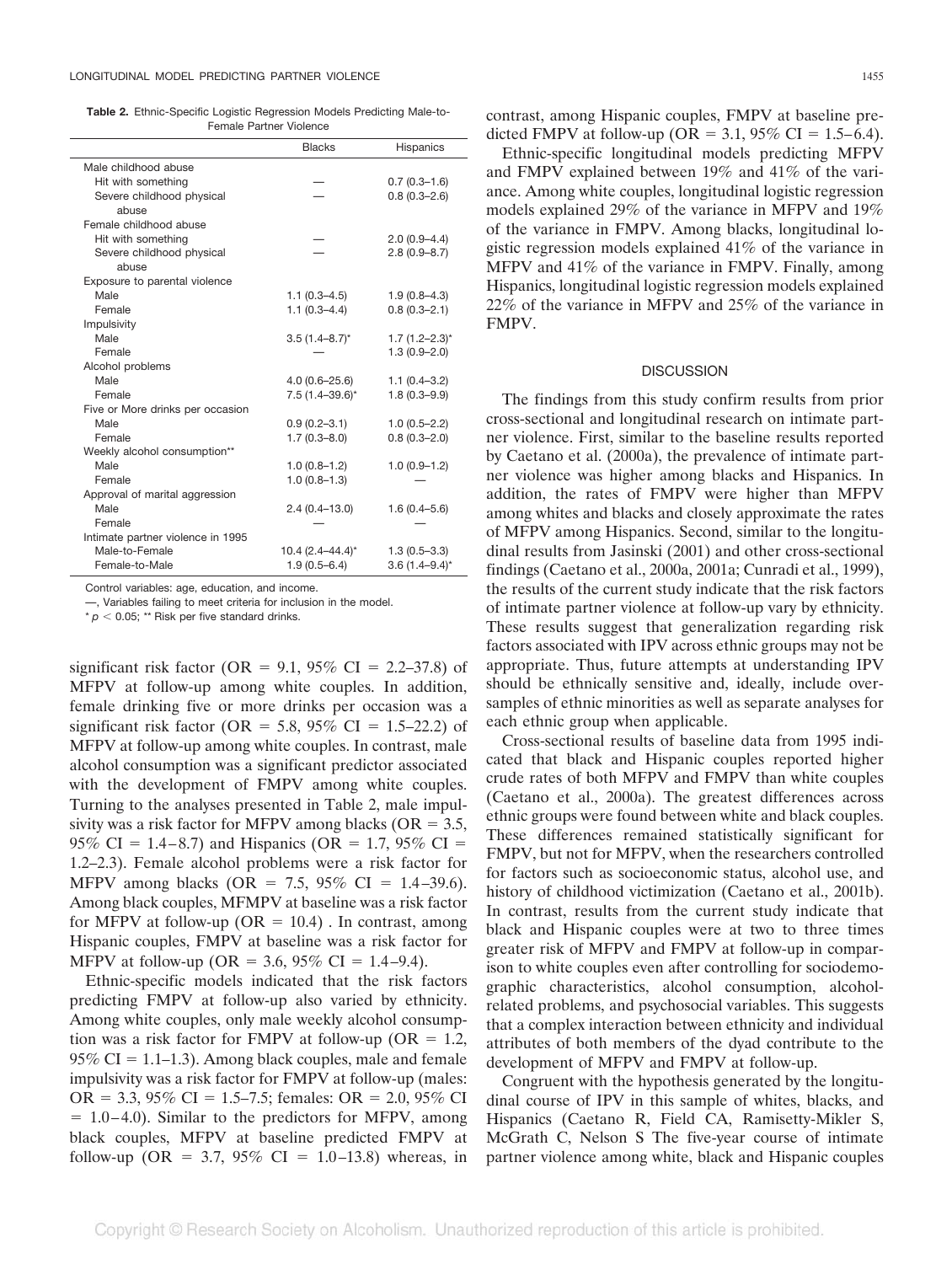| <b>Table 3.</b> Ethnic-Specific Logistic Regression Models Predicting Female-to-Male Partner Violence |  |
|-------------------------------------------------------------------------------------------------------|--|
|-------------------------------------------------------------------------------------------------------|--|

|                                   | Whites               | <b>Blacks</b>               | Hispanics          |
|-----------------------------------|----------------------|-----------------------------|--------------------|
| Male childhood abuse              |                      |                             |                    |
| Hit with something                | $1.9(0.7-5.2)$       |                             |                    |
| Severe childhood physical abuse   | $3.9(0.6 - 24.9)$    |                             |                    |
| Female childhood abuse            |                      |                             |                    |
| Hit with something                | $0.8(0.4-1.8)$       | $1.7(0.3 - 8.7)$            |                    |
| Severe childhood physical abuse   | $1.4(0.1 - 20.0)$    | $0.6(0.1 - 5.3)$            |                    |
| Exposure to parental violence     |                      |                             |                    |
| Male                              | $1.5(0.5-4.3)$       | $1.3(0.4 - 4.8)$            | $1.6(0.9 - 3.1)$   |
| Female                            |                      | $0.4(0.1 - 1.8)$            | $1.4(0.7-2.8)$     |
| Impulsivity                       |                      |                             |                    |
| Male                              | $1.1(0.5-2.2)$       | $3.3(1.5 - 7.5)^*$          | $1.3(0.9-1.9)$     |
| Female                            | $0.9(0.6-1.6)$       | $2.0(1.0-4.0)$ <sup>*</sup> |                    |
| Alcohol problems                  |                      |                             |                    |
| Male                              | $0.9(0.3 - 3.0)$     | $2.9(0.6 - 14.8)$           | $1.2(0.4 - 3.1)$   |
| Female                            |                      | $3.1(0.3 - 28.8)$           | $1.7(0.4 - 6.7)$   |
| Five or more drinks per occasion  |                      |                             |                    |
| Male                              | $0.2(0.1 - 1.2)$     | $2.3(0.6-9.7)$              | $0.8(0.4-1.7)$     |
| Female                            | $3.3(0.6 - 18.3)$    | $2.2(0.4 - 10.9)$           | $1.4(0.7-2.9)$     |
| Weekly alcohol consumption**      |                      |                             |                    |
| Male                              | $1.2(1.1 - 1.3)^{*}$ |                             |                    |
| Female                            |                      |                             |                    |
| Approval of marital aggression    |                      |                             |                    |
| Male                              |                      |                             | $1.6(0.5-4.6)$     |
| Female                            |                      |                             |                    |
| Intimate partner violence in 1995 |                      |                             |                    |
| Male-to-Female                    | $5.2(0.8 - 32.6)$    | $3.7(1.0-13.8)^{*}$         | $2.1(0.8 - 5.3)$   |
| Female-to-Male                    | $2.5(0.6 - 10.6)$    | $1.3(0.4 - 4.0)$            | $3.1(1.5-6.4)^{*}$ |

Control variables: age, education, and income.

—, Variables failing to meet criteria for inclusion in the model

 $^{\star}$   $p$   $<$  0.05;  $^{\star\star}$  per five standard drinks

in the U.S. J Interpers Violence, submitted), partner violence at baseline appeared to play an important role in the occurrence of partner violence among couples at follow-up, particularly for minorities. Ethnic-specific longitudinal models indicated that among blacks, MFPV in 1995 was a significant predictor of both MFPV and FMPV at followup. In contrast, for Hispanics, FMPV in 1995 was predictive of both MFPV and FMPV at follow-up. For whites, an alternative model indicated that the presence of IPV (either MFPV or FMPV or both) at baseline was predictive of MFPV at follow-up. Unfortunately, which component of IPV (i.e., the presence of male-to-female or female-to-male partner violence or the two together) could not reliably be determined in the present sample of white couples.

Results from cross-sectional findings from baseline data of this study also indicated that alcohol problems rather than alcohol consumption were important predictors of intimate partner violence, particularly among black couples (Caetano et al., 2001a, Cunradi et al., 1999). Although not significant, the odds ratios for alcohol problems were greater than one, particularly among black couples. However, the results of the current study indicate that alcohol consumption variables are a significant predictor of partner violence at follow-up but only among whites. [It may be that alcohol problems are indicative of concomitant intimate partner violence, whereas alcohol consumption patterns, as indicated by volume of alcohol consumed per week and frequency of drinking five or more drinks per occasion, are more indicative of the development of intimate partner violence over time.] This, however, is a hypothesis that

should be more thoroughly evaluated and may only be the case among white couples. Among minority couples, other predictors aside from partner violence, most notably impulsivity, appear to play a more central role in the prevalence of intimate partner violence at follow-up. Various models have been hypothesized to explain the relationship of alcohol and IPV (Leonard and Quigley, 1999). The spurious model hypothesizes that the relationship between alcohol use and partner violence is the result of a third factor (i.e., personality characteristics) that influences both drinking and aggression. The indirect effects model proposes that marital conflict including partner violence develops as a result of chronic alcohol abuse by one or both partners. In contrast, the proximal effects model argues that alcohol use facilitates violence perhaps as a result of the disinhibiting effects of alcohol on behavior and cognition or alcohol expectancies. Fals-Stewart (2003) recently examined the day-to-day relationship between male partners' drinking and the occurrence of MFPV. His findings indicated that MFPV was more likely on days of drinking by males and was most likely close in time to the drinking episode, compared with days on which no alcohol was consumed or days on which alcohol consumption followed the occurrence of MFPV even after controlling for relationship satisfaction and drinking severity. These findings strongly support the proximal effects model. [Although the collection of daily alcohol consumption and daily episodes of partner violence may not be feasible in a general population survey, research regarding the relationship of alcohol use and IPV in the general population should more closely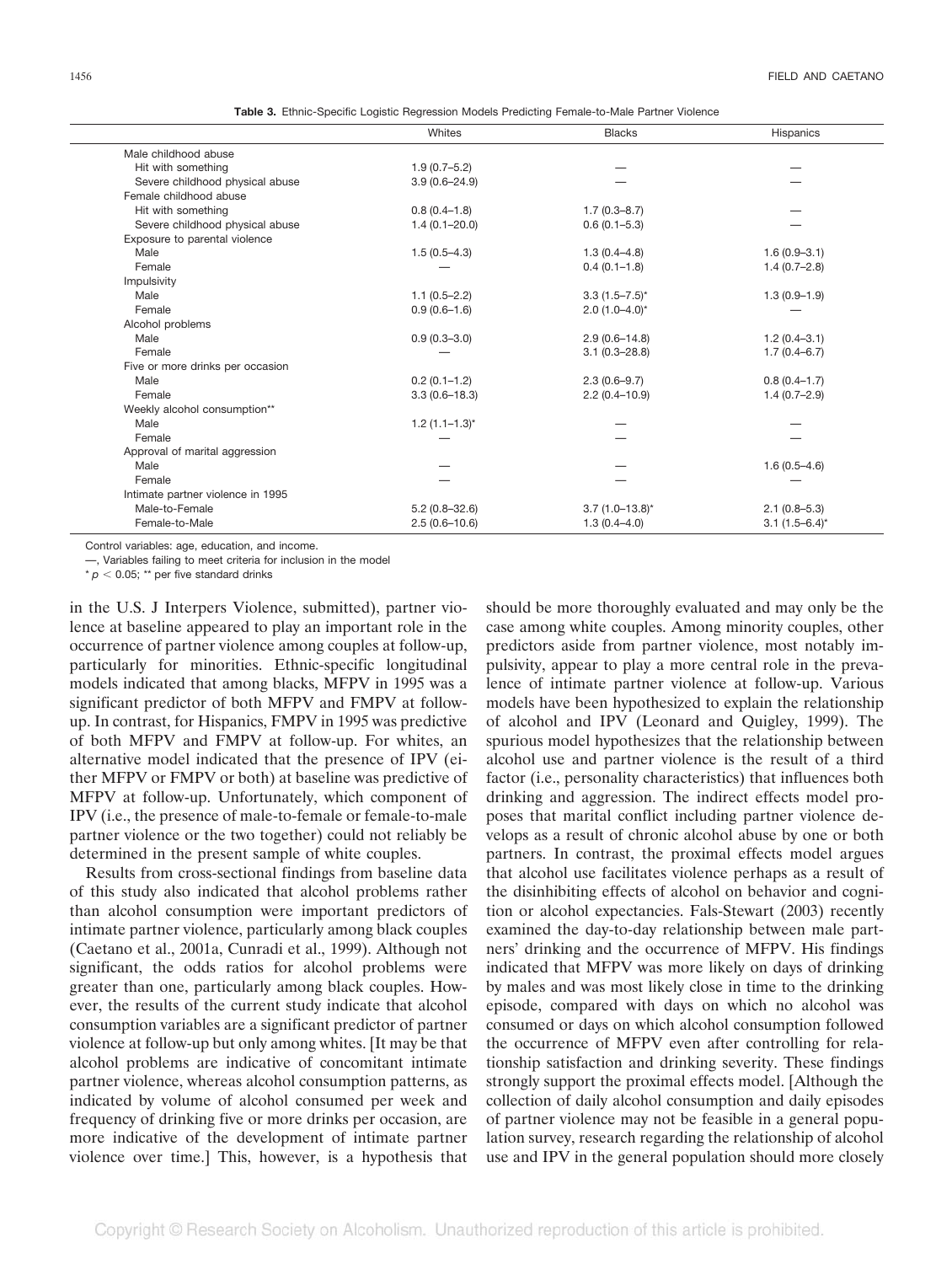evaluate the potential indirect and proximal effects of alcohol use on the occurrence and frequency of IPV as well as the influence of relationship satisfaction and sociopathy.]

As a result of the longitudinal nature of the current analysis, a number of factors should be kept in mind when interpreting the results of this study. First, this sample is now 5 years older than baseline data, and age is negatively correlated with intimate partner violence (Caetano et al., 2000a; Cunradi et al., 2000; Suitor et al., 1995). In an examination of the 5 year course of IPV (Caetano et al., 2003a), the relationship between age and IPV was different among Hispanics than among blacks and whites. Similar to previous findings, age was found to be less predictive of IPV among Hispanics (Caetano et al., 2000b; Cunradi et al., 2000; Suitor et al., 1995). Second, the current analysis is restricted to intact couples. That is, couples who were no longer together at follow-upwere excluded from the current analysis. Couples who reported violence at baseline may have been more likely to be separated or divorced within the 5 year period of the study, and this is a limitation that should be kept in mind when interpreting the results of this study. Similar to the relationship between age and IPV, the relationship between separation and IPV also varied among different ethnic groups. The highest separation rate (36%) among couples who reported MFPV at baseline was observed among black couples, compared with Hispanic (14%) and white (17%) couples. Likewise, the highest rate of separation (34%) among couples who reported FMPV at baseline also was observed among black couples, compared with Hispanic (14%) and white (26%) couples (Ramisetty-Mikler and Caetano, 2003). Despite these potential limitations, these findings contribute to our continually growing knowledge base regarding ethnic differences associated with intimate partner violence.

Despite certain limitations, the current longitudinal study has several advantages over prior studies examining ethnic differences in intimate partner violence. Although the primary aim of the longitudinal analysis conducted by Jasinski (2001) was to determine the sociodemographic risk factors and ethnic differences in the persistence, cessation, and initiation of MFPV, the current study considers a broader array of potential risk factors, and examines the occurrence of both male-to-female and female-to-male partner violence at follow-up. Finally, these findings have important clinical implications in that they can make a valuable contribution to the development of culturally sensitive interventions aimed at preventing IPV or reducing the risk of IPV among identified cases. In brief, such information can help tailor intervention and prevention efforts to the needs of the client. For example, the results suggest that among black couples, MFPV at baseline plays a central role in the development of both types of partner violence. Among Hispanic couples, the opposite is observed: FMPV at baseline is a significant predictor of the development of both types of intimate partner violence at follow-up. These risk factors are important indicators that may potentially be used to identify couples at risk for the development of IPV over time. Moreover, male impulsivity was a risk factor among blacks and Hispanics supporting the use of impulse control and anger management techniques in addressing the risk of partner violence in these couples. In contrast, alcohol use may be a more relevant risk factor for identification and intervention among white couples. Thus, this information is of importance to professionals responsible for the development and implementation of prevention and interventions aimed at reducing IPV in the community and should facilitate the development of ethnically informed and culturally sensitive interventions.

## **REFERENCES**

- Amaro H, Fried LE, Cabral H, Zuckerman B (1990) Violence during pregnancy and substance use. Am J Public Health 80:575–579.
- Archer J (2000) Sex differences in aggression between heterosexual partners: a meta-analytic review. Psychol Bull 126:651–680.
- Bachman R, Saltzman LE (1995) *Violence Against Women: Estimates From the Redesigned Survey.* National Crime Victimization Survey. U.S. Department of Justice, Bureau of Justice Statistics, Washington, DC.
- Brecklin LR (2002) The role of perpetrator alcohol use in the injury outcomes of intimate assaults. J Fam Violence 17:185–197.
- Caetano R, Cunradi C, Clark C, Schafer J (2000a) Intimate partner violence and drinking patterns among white, black and Hispanic couples in the U.S. J Subst Abuse 11:123–138.
- Caetano R, Nelson S, Cunradi C (2001a) Intimate partner violence, dependence symptoms and social consequences from drinking among white, black and Hispanic couples in the United States. Am J Addict (Suppl 10):60S–69S.
- Caetano R, Ramisetty-Mikler S, Field C (2003a) Unidirectional and bidirectional intimate partner violence among white, black, and Hispanic couples in the U.S. Violence Vict, in press.
- Caetano R, Ramisetty-Mikler S, McGrath C (2003b) Non-respondents characteristics in U.S. national longitudinal survey on drinking and intimate partner violence. Addiction, in press.
- Caetano R, Schafer J, Clark C, Cunradi C, Raspberry K (2000b) Intimate partner violence, acculturation, and alcohol consumption among Hispanic couples in the United States. J Interpers Violence 15:30–45.
- Caetano R, Schafer J, Cunradi CB (2001b) Alcohol-related intimate partner violence among whites, blacks and Hispanics. Alcohol Res Health 25:58–65.
- Caetano R, Schafer J, Field C, Nelson S (2002) Agreement on reports of intimate partner violence among white, black, and Hispanic couples in the U.S. J Interpers Violence 17:1308–1321.
- Cunradi CB, Caetano R, Clark CL, Schafer J (1999) Alcohol-related problems and intimate partner violence among white, black and Hispanic couples in the U.S. Alcohol Clin Exp Res 23:1492–1501.
- Cunradi C, Caetano R, Clark C, Schafer J (2000) Neighborhood poverty as a predictor of intimate partner violence among white, black and Hispanic couples in the US: a multilevel analysis. Ann Epidemiol 10:297–308.
- Fals-Stewart W (2003) The occurrence of partner physical aggression on days of alcohol consumption: a longitudinal diary study. J Consult Clin Psychol 71:41–52.
- Hosmer DW, Lemeshow S (1989) *Applied Logistic Regression*. Wiley, New York.
- Jasinski JL (2001) Physical violence among Anglo, African American, and Hispanic couples: ethnic differences in persistence and cessation. Violence Vict 16:479–490.